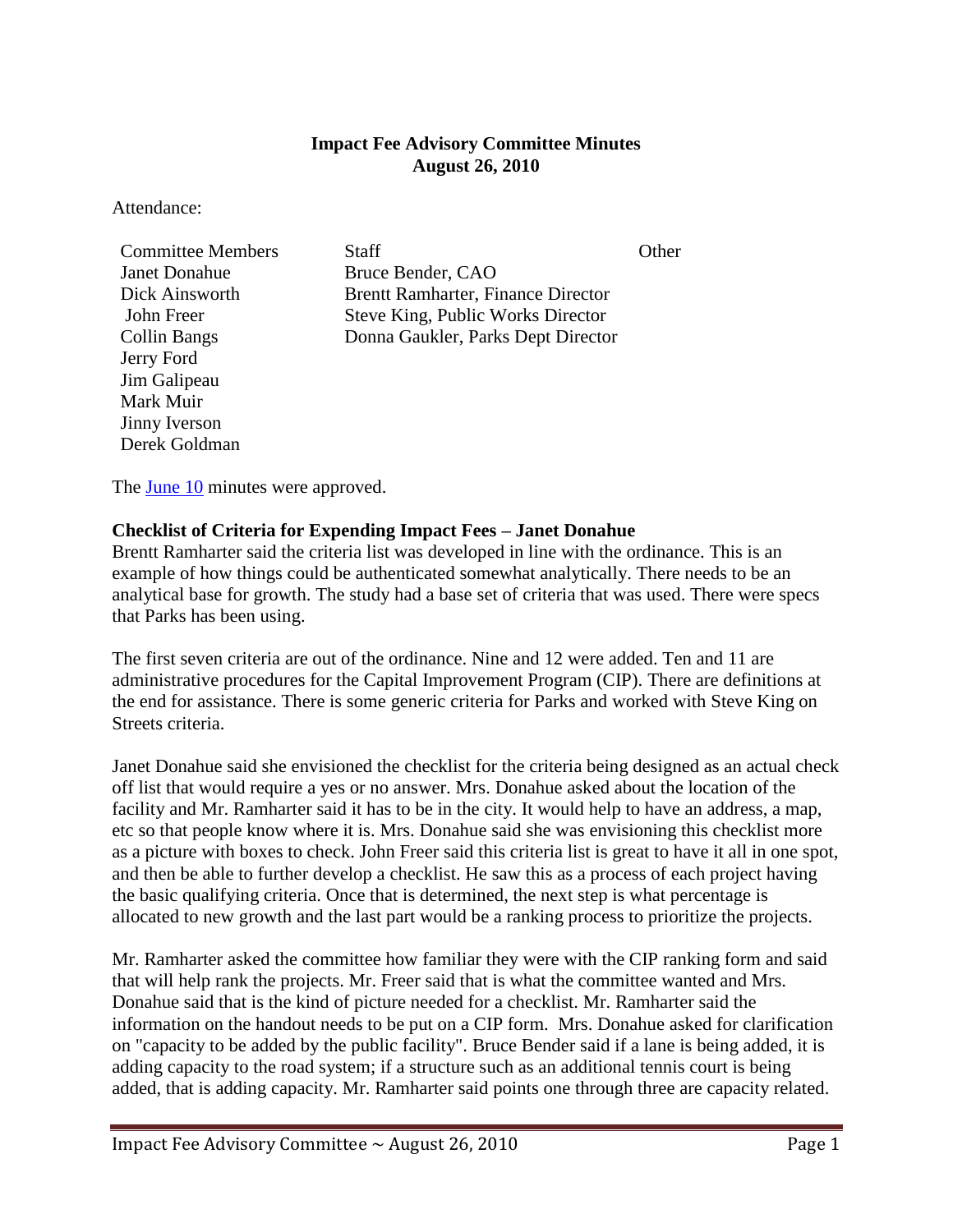It could be redefined, but if something that already exists and that project adds to it, it is adding capacity.

Jerry Ford asked for clarification on number seven. The second sentence says "useful life of ten (10) years or more". Is that facilities only or is it everything including vehicles? Mr. Ramharter said it is everything except where a few items that were grandfathered in. There were a number of facilities in the ordinance that didn't meet the ten (10) year useful life before the new law was written. The first police vehicle purchased after an expansion of the fleet, if it was contributed to growth, could be purchased with impact fees. This has not been done. The police component has been used toward the expansion studies. The fees that are collected for police and fire are very modest. Mark Muir said the only other thing impact fees has been used on besides the space needs analysis was for building a new radio facility on Waterworks Hill.

Derek Goldman asked for clarification of the CIP ranking criteria. Mr. Ramharter explained it is the process of scoring according to different criteria. There is a checklist on the form to determine if it is an essential project, a project that is legally mandated or there is no other choice, which has to be proven. It is difficult to get a yes, but if there is a yes on any of the first five items, it will get funded. Once that is determined, there is an analytical view of leveraging general fund tax dollars. If there are outside revenue streams of 50 percent or more, you get a score of two or three out of five. The CIP forms are on the city's web site so committee members could look at the forms.

Mr. Bender said the key issue to be discussed is the capacity issues. That does determine how much money would be allocated to a project. It has been a concern of some committee members of how the capacity is determined.

Mr. Freer said the basic qualifying criteria is set up in the document that was handed out. It has to a) meet the definition of the capital improvement; b) have a useful life of ten (10) years and c) has to increase the service. Going through a checklist like that and if there is a no, it does not qualify. The ranking should be easy as well. The challenge is how to quantify what portion is attributable to growth. Some of the problems he saw are with the phrases "necessary to service new growth" and "increase capacity as demanded by growth". Those are the statements that need to be quantified. Once the project is qualified, how is the growth component quantified? In the Hillview Way example, the questions would be: What is the current volume? Is that deficient? Based on the amount of developable land in the area, how much additional capacity will be added? Mr. Bender said the struggle with that is that is one way to determine the proportional increase, but the other aspect is if the additional feature adds capacity, is it not eligible to be expended for? If a third lane is added to a highway, the capacity is being tripled. You can look at the existing volumes and growth, and it could be decided that the third lane is needed. For example, Third Street is at capacity right now. There are 12,000 cars a day and it may be able to have another 6,000 for a total of 18,000 at full capacity. The problem with using a volume method is trying to project the future. The fact is that there is acknowledgement that a third land is needed. The simple way to look at that is by saying the capacity of the system is being tripled, so one-third of the cost to improve that should be eligible for impact fees. Mr. Ramharter said that was the approach when Council Chambers was done. He figured out what was additional and used impact fees for that expansion. Mr. Freer used Hillview as an example of a different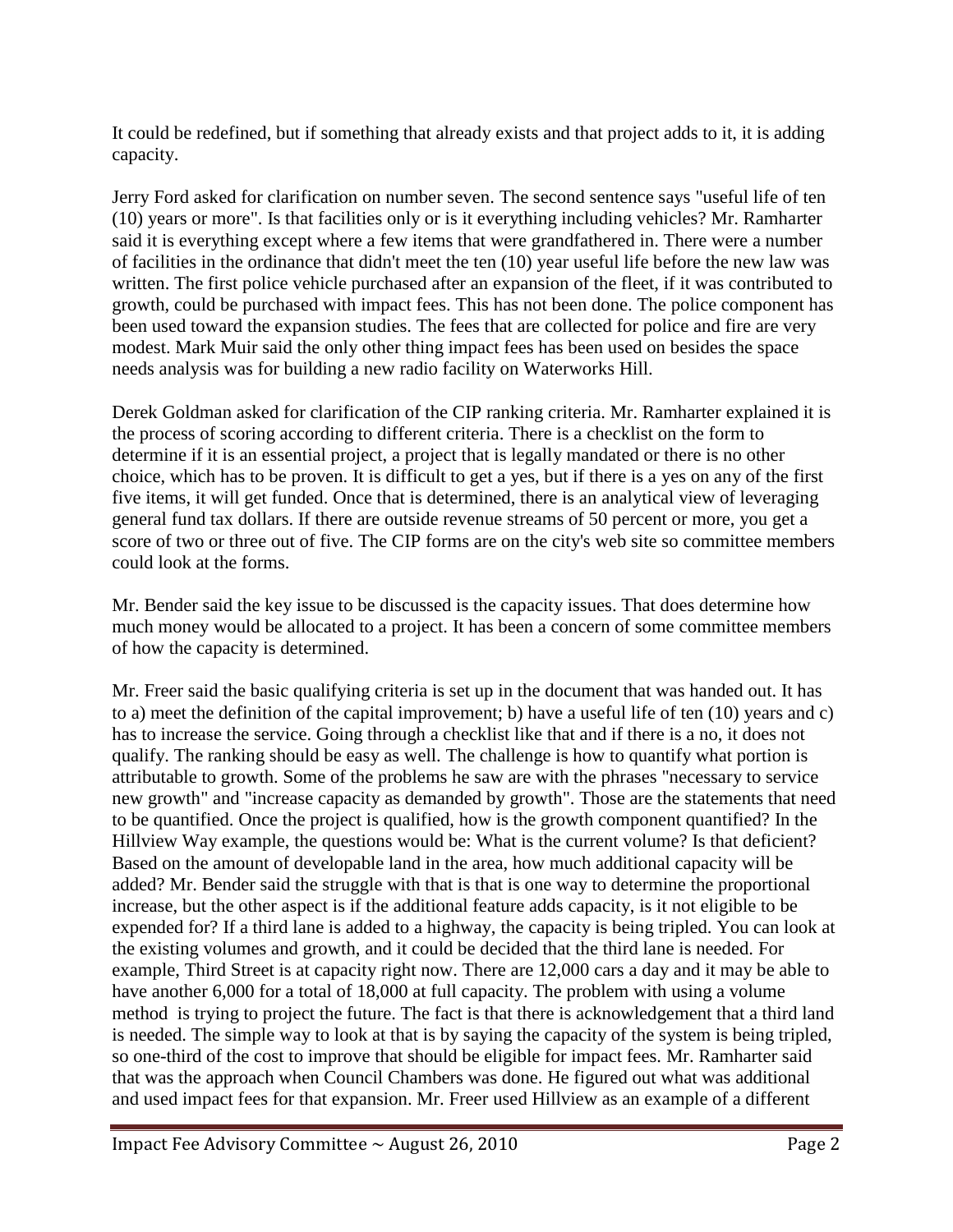version of what is an existing deficiency. There doesn't have to be an interpretation of the ordinance on where the money can be used.

Mr. King said the road features, such as a road or sidewalk, would have eligibility for some portion of the funding. Section 12 A i 3 C iii says "calculation of new development traffic generated from growth shall be based on the change of traffic volumes" must be based on the initiation of the ordinance in January, 2009. The new growth traffic can be calculated because there is base traffic and growth traffic and a ratio for what is attributable to new growth. Jim Galipeau said under that calculation, it doesn't give the same information for adding one lane for a total of three lanes. Mr. King said the road feature would not have to be defined, but the incremented amount of growth dollars could be justified. You could then look at lanes, bike lanes or sidewalks. Mr. Galipeau said he wants to be sure the ordinance is being followed. This section says "shall be based on the change of traffic volumes". He asked if that came from the ordinance and Mr. Ramharter said no, it was discussed with Mr. King. Mr. Bender said the last two pages of the document are staff recommendations. Mr. King said they were looking for an objective measure of the increment attributable to growth. Mr. Freer said he would ask that increase in traffic against how many additional people might use the bike lane be shown. Can that be quantified? Mr. King said it could be done by saying "of the new growth, % by car, % by ped, % by transit and % by bike, so a certain percentage of the new growth homes would contribute a certain amount of trips". It is a mode that is eligible and is the growth component of trip generation.

Collin Bangs said there is a starting date for the traffic, but how is it determined for parks? How is it determined to be an existing deficiency or change in lifestyle? The Ultimate Frisbee course is an example. It could be the same people who are playing Ultimate Frisbee that used to play soccer. Are there park studies that already exist? Mrs. Donahue asked if according to Section 12 A i 1 D "parking lot is expanded from current 100 parking spots to 125 spots" it was a deficiency that there has been for a long time. How was it determined that it was an increased use of the park and not a deficiency from the past? Mr. Ramharter said it was based on population because the population growth was already known. Donna Gaukler said one way to determine growth is by use numbers, bench marks that have been done with the Health Department. There is definitely an increased use in facilities, and a portion of that will be attributed to population growth. Sometimes people do choose to play two activities, but the majority play one activity. As the population ages, they do choose different activities, but there is still the younger population behind them playing the same activity. As the population gets larger, there are more kids participating in activities. Youth have continued to increase in the number counts.

Mr. Ramharter spoke about Linda Vista park after annexation. Mr. Galipeau said if there is a regional park that is annexed into the City, the same people are still using the same park. That is not growing the population in the City. Is the language in the ordinance broad enough to be construed in such a way? Mr. Bangs said if it is increased by 20 percent and half is through annexation and half is through new people moving in, there haven't been impact fees collected because the houses were already there. There is no money from that area to spend. There has to be some way to deal with the problems created by annexation, not growth. Mr. Ramharter said the typical annexation is new construction. Ms. Gaukler said they have not done any projects in Linda Vista, and if that development happened before annexation, the money would be spent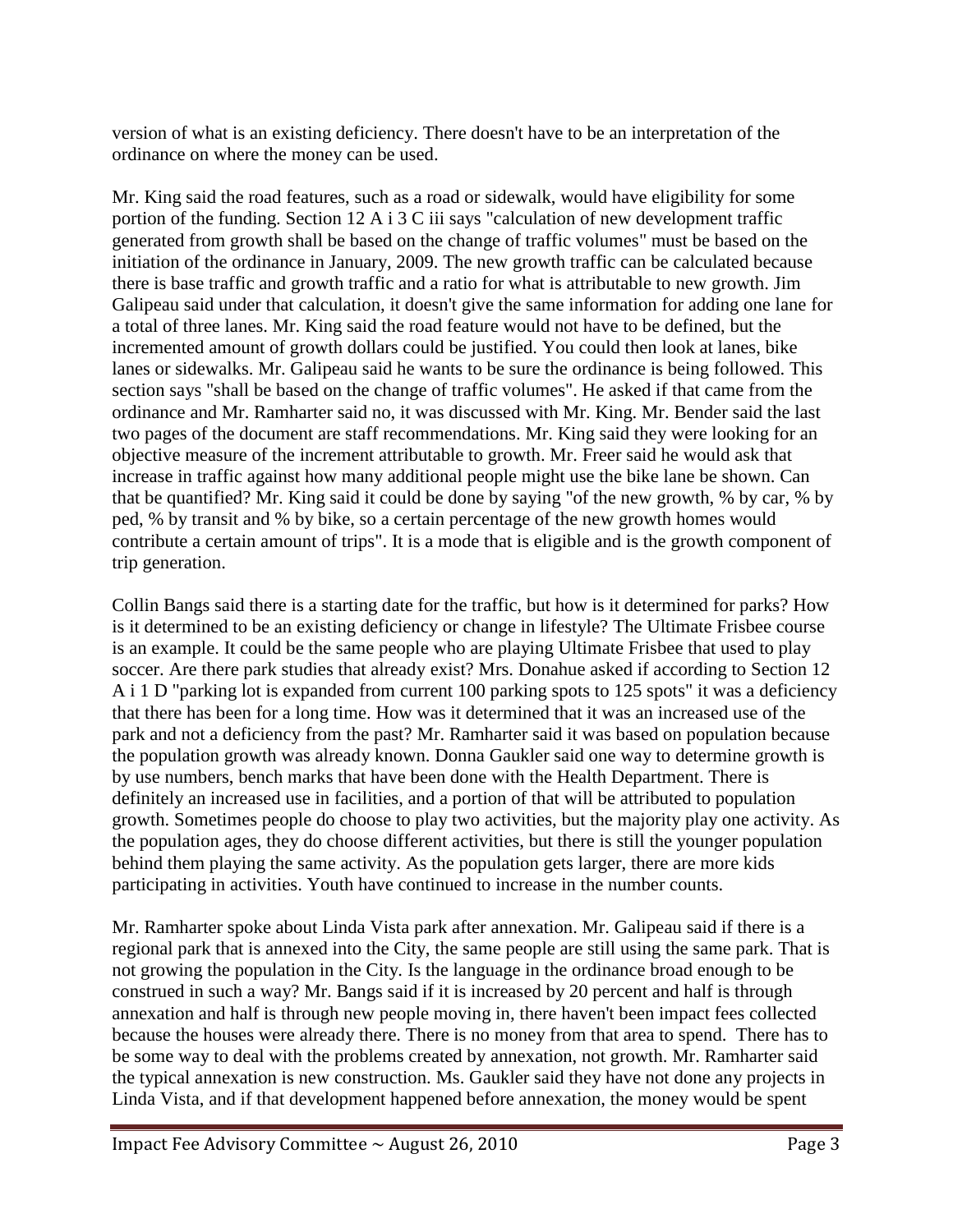from the neighborhood park budget. Another example is the Emma Dickinson/Orchard Homes park. There was still a lot of development occurring in that neighborhood during the annexation process. There is a significant amount of impact fees used for LaFray Park. The funds were matched by a lot of other sources such as grants, CDBG and HB645. A large portion of parks impact fees are going to 44 Ranch. Almost all of the development happened after impact fees were adopted. The money had been collected there along with cash-in-lieu. The City collects about 35 percent of what the Tischler study said is eligible to be collected. When the partnership was initiated with the developer of the site, a development agreement was done so the developer would be reimbursed for their fees. Another place impact fees are being used is Pleasant View Park. There is another negotiation with the developer. The impact fee ordinance was in place during many phases of that development. Cash-in-lieu and impact fees were used. One way to save money and make the most of the impact fees is don't keep buying more land to build baseball fields only, figure out how the facilities can be multi-use. The last area where impact fees are being used is Fort Missoula Regional Park, a brand new facility. Impact fees will cover a small portion of the funds needed for this park.

Mr. Freer said per the definition of impact fees, it is on a pro-rated basis as a condition to the issuance of a building permit required to accommodate new development at city designated lots. They are not attributed to population growth. The committee is looking for a more precise way to determine the amount of the impact fee. According to the ordinance, the only way that can be used to show and quantify how much of the fee should be coming from impact fees is population growth. In all of the examples, there is clearly a ratio that gets created based on the numbers used, starting with example 12 A i 1 a, on "old playground has a capacity of 15 children". Is that capacity or deficiency? There is no clear and concise way to show that. If the population growth is 2 percent each year, for an item with a useful life of more than ten (10) years, every project could attribute at least 20 percent of impact fees to the project. If that is not enough money, the next step would be to adjust the percentage of what is collected.

Mr. Freer said every project now is completely subjective. With transportation, that number is achievable because there is the date of January 9, 2008 to now, this is the traffic volume. That is not available for parks. Mr. Ramharter said the transportation study took a different approach. The parks fee was done in incremental expansion. When that is tied into something general such as population growth, it is okay because that is the approach for that study. Mrs. Donahue clarified it is incremental expansion of growth. Mr. Ramharter said all the parameters were in the study that were baseline costs. Mrs. Donahue said the problem is that it does not say that at the beginning of the discussion it is based on incremental expansion of growth. Each example stands alone without first looking at the incremental expansion of growth and determining if it has occurred. In looking at an old playground, and there has been an incremental expansion of growth in that area, it makes sense. Then the number of kids has to be quantified.

Mr. Freer said there is a very vague definition of it rather than being tied to something like population. That would make it clearer to parks what type of impact fee funding would be available. Mrs. Donahue said based on the number of new houses coming into an area, there is a 1.2 kid population generation estimate. If there were 15 children served based on a certain population, and now there are a certain number of homes with the estimated number of kids, that number would be used for the capacity needed for the park. Mr. Ramharter said Ms. Gaukler was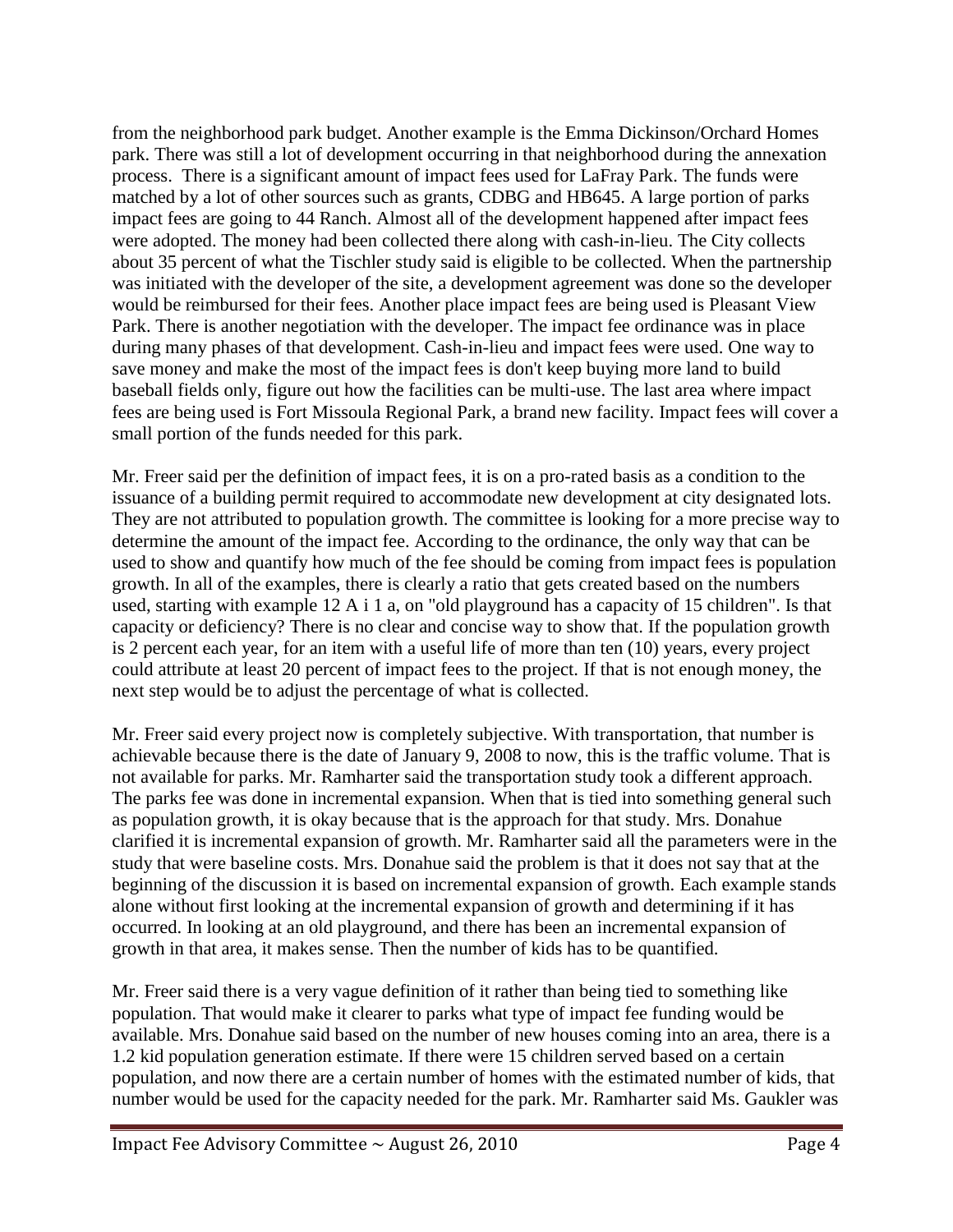doing a rooftop count and knew the fees being generated, so it was done by incremental growth. Ms. Gaukler said it was done by incremental growth because a fourth of a tennis court cannot be installed just because that was what the population grew. Mrs. Donahue said a fourth of the tennis court could be paid for by impact fees. Mr. Freer said if this was set up as a straight percentage, that would not have to be done for every project. Ms. Gaukler said if someone moves from one part of the city to the other, that is not new growth. This is figured now according to state law and the Master Park Plan on surface area and incremental growth, not strictly on population growth unless it is customer service related. Mr. Bender said building in a growth area is fairly manageable as it is directly correlated. The problem is when there is an existing community park like Playfair and figuring out what is deficient in those existing facilities. Mr. Freer asked how it is determined for service area of an existing facility and where can that impact fee money be allocated? Does it have to be collected within the half-mile area? Ms. Gaukler said the Master Park Plan defines the service areas of neighborhood, community and regional parks. State law defines the service area of cash-in-lieu.

Mark Muir clarified the potential size of the funding source could be restricted for neighborhood parks. This amount of money was collected for parks in the community, so up to that amount could be spent on a regional park. If it is broken down for funding of a neighborhood park, the money is restricted by that area and Ms. Gaukler said yes. In the Tischler study, a lot of the land and facility use were of community nature, not neighborhood. The process has evolved; the development community is more comfortable with the neighborhood concept. The study leaned more on the community concept. Mr. Freer said Parks is constricted by that. He asked if that is something that would be better facilitated if it was looked at from the state law so there weren't constrictions of where that money is used. If there is a percentage of population growth, the impact fees then become attributable to that incremental growth, there would be more discrepancy to where that goes. There are so many different park situations, how would it be determined to be capacity and what is deficient? Mr. Bangs said it would be useful to have the information about neighborhood and regional parks in the criteria. Mr. Bender said number nine addresses the key issues.

Mr. Galipeau said what he wants to see on the criteria checklist is specific information. For example, LaFray Park, here is why it qualifies for impact fees and here is how much it qualifies for. As a committee member, being able to see specifics and the information that is there, he can say yes or no.

Mr. Ford said there are two different parks in Playfair Park. The swimming pool is different than the rest of the park. Ms. Gaukler said it is all one park. Mr. Ford said the parking is being used differently because most of the cars are there for the swimming pool, not the park. The park part is a neighborhood park because most of the people using that walk to it. Mrs. Donahue said the whole park is a community park, not a neighborhood park.

Mr. Bangs said he would also like to have the increase of needs that have been created by change of habits clarified. One example is the skate park. Missoula did not have a skate park 20 years ago because there were no skateboarders. Ultimate Frisbee is another example. There will be more new sports invented. If a facility is being built for a new sport, that is not eligible for impact fees. If it is being expanded for a sport that has been around, it is. There should be a clear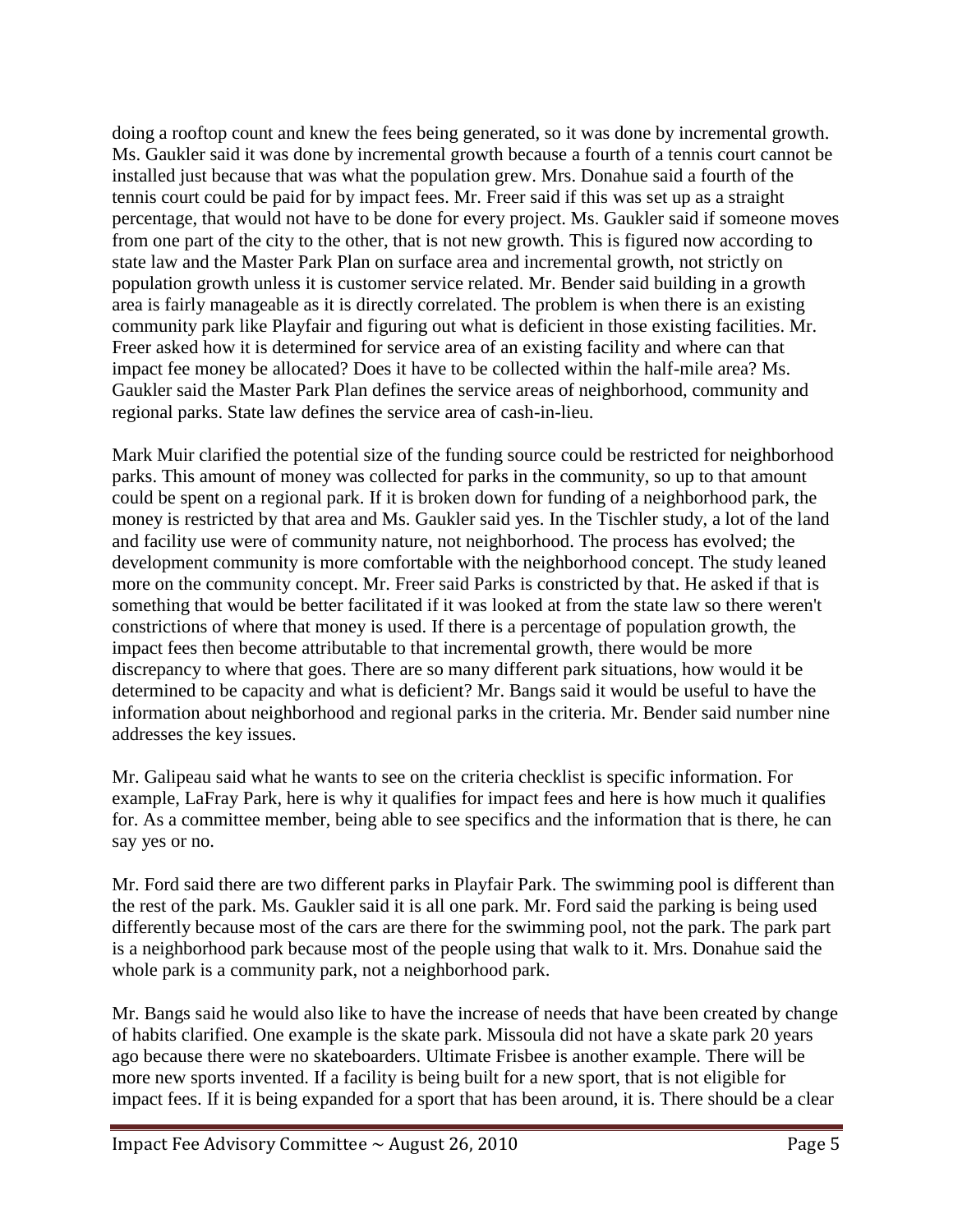definition in the checklist. It is not related to growth, it is related to a change in habit. Impact fees are only to be used on things related to growth. Mr. Bender said a portion of that can be related to growth. Mr. Bangs said once there is one skate park that is overused over time, a second park being created in another part of town with growth would be eligible for some impact fees. Mr. Bender said it is expanding the usability of an area, providing a new facility, a portion of it is related to growth. Mr. Bangs said a new skate park would have been built even if there was no new growth in the last ten years because a new demand showed up, not caused by growth, caused by a new habit. Mr. Bender said capacity is being added to the system, so some portion would be eligible for impact fees.

Mr. Bender said he understands a different format is needed for this checklist. It has to meet these criteria to be eligible and make it a yes/no checklist. Jinny Iverson said that is what she thought was going to be brought to the committee. The information they got is more of a guideline that will be used in conjunction with the checklist. Mr. Bender said a checklist could very easily be made out of the information.

Mr. Freer said the checklist needs to quantify what percentage is attributed to growth. Using the skate park as an example, a portion of that was attributable to growth. Not the entire skate park, only the part that is incrementally and directly linked to population growth. Mr. Muir said certain types of projects, such as the skate park which was not a preexisting deficiency because it didn't exist, did add capacity, so a portion is eligible for impact fees. That portion is what needs to be determined. A community project could be analyzed with a percentage of growth. Mr. Ramharter said there are two approaches. Is it an existing or new facility? With the new facility, there are bigger growth factors because the neighborhood is newer. With the existing facilities, they will not be eligible for a lot of impact fees. The parameters will be different. Mr. Muir said the ranking aspect of it would come in with respect to the competing interests between the different types. The neighborhood park would compete for a portion of money that is available, but it is also competing against the regional park that looks at the entire fund.

Mr. Galipeau said Ordinance 3250 does a good job describing what will be collected, how much, etc. but does a poor job explaining how to spend it. Is there any other guidance to go by? He read from the ordinance "ensure new development benefits from the provision of the public facilities provided with the proceeds of development impact fees, to ensure that impact fees collected pursuant to this Chapter are expended only on public facilities the demand for which is generated by the new development against which the fees are assessed". That does not describe what the committee should be doing with the fees. Mrs. Donahue said that is a positive because it gives the committee the chance to develop that. Mr. Galipeau said it gives the committee more leeway than they are giving themselves credit for. Mr. Goldman said state law covers more of the expenditure of what qualifies and Mr. Ramharter said it is a really basic level.

Mr. Goldman wanted to clarify the math on some of the examples on the handout. In section 12 A 1 A, the playground needs to be expanded to accommodate 45 children due to growth, why wouldn't impact fees be able to pay 100% of the costs? Mr. Ramharter said a playground is a complete redo because the equipment is aged. In section 12 A 1 D, adding 25 spots, why would impact fees not pay 100% of the cost of that project. Mrs. Donahue said there is a redesign on the area, and generally there would not be just 25 spaces added. There would be a reconfiguration of